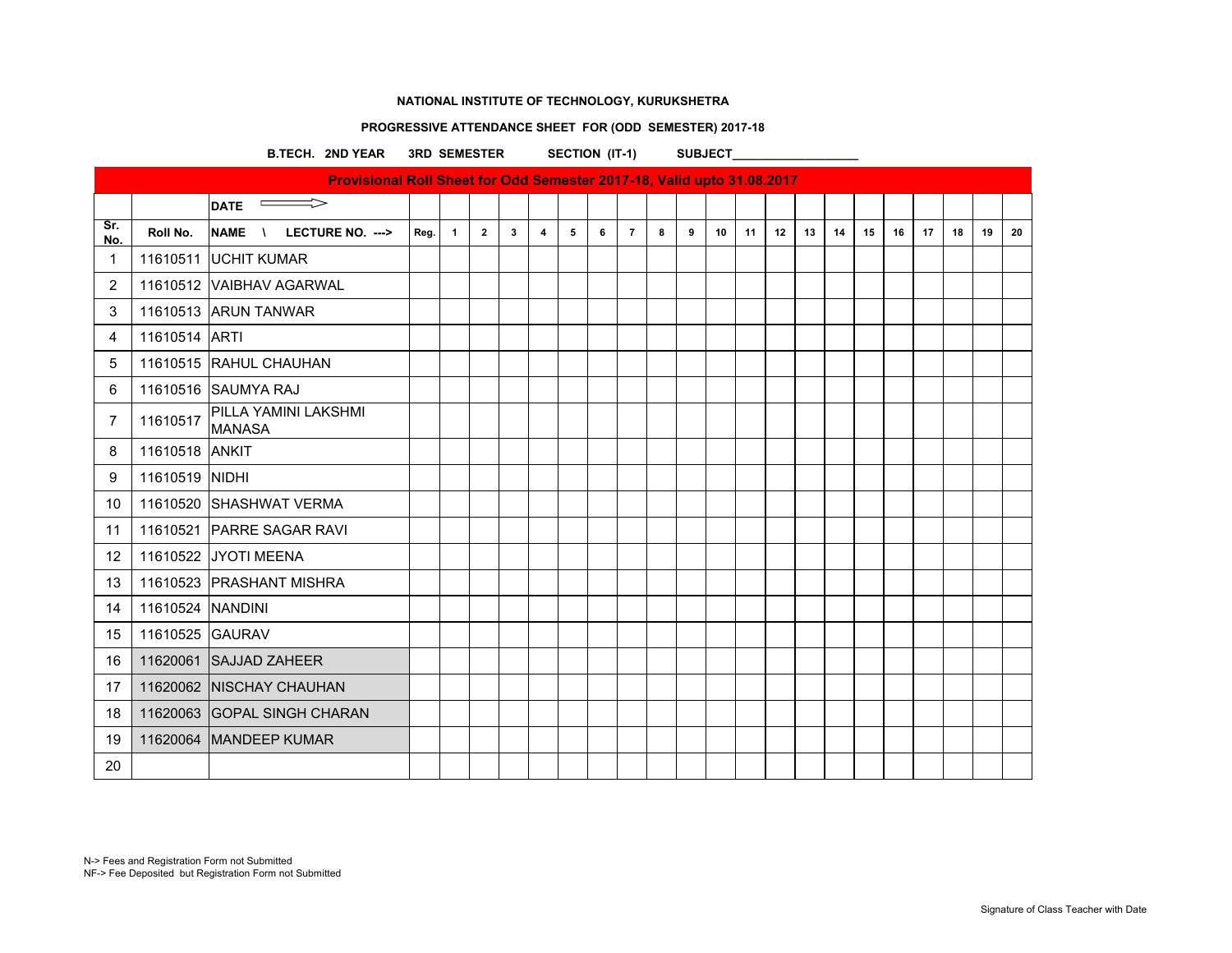### **PROGRESSIVE ATTENDANCE SHEET FOR (ODD SEMESTER) 2017-18**

B.TECH. 2ND YEAR 3RD SEMESTER SECTION (IT-2) SUBJECT\_\_\_\_\_\_\_\_\_\_\_\_\_\_\_\_\_\_\_\_\_\_\_\_\_\_\_\_

| Provisional Roll Sheet for Odd Semester 2017-18, Valid upto 31.08.2017<br>$\Rightarrow$<br>$\overline{\phantom{a}}$ |                |                              |      |              |                |                         |                         |   |   |                |   |   |    |    |    |    |    |    |    |    |    |    |    |
|---------------------------------------------------------------------------------------------------------------------|----------------|------------------------------|------|--------------|----------------|-------------------------|-------------------------|---|---|----------------|---|---|----|----|----|----|----|----|----|----|----|----|----|
|                                                                                                                     |                | <b>DATE</b>                  |      |              |                |                         |                         |   |   |                |   |   |    |    |    |    |    |    |    |    |    |    |    |
| Sr.<br>No.                                                                                                          | Roll No.       | NAME \<br>LECTURE NO. --->   | Reg. | $\mathbf{1}$ | $\overline{2}$ | $\overline{\mathbf{3}}$ | $\overline{\mathbf{4}}$ | 5 | 6 | $\overline{7}$ | 8 | 9 | 10 | 11 | 12 | 13 | 14 | 15 | 16 | 17 | 18 | 19 | 20 |
| $\mathbf{1}$                                                                                                        | 11610526 UMESH |                              |      |              |                |                         |                         |   |   |                |   |   |    |    |    |    |    |    |    |    |    |    |    |
| $\overline{2}$                                                                                                      |                | 11610527 AKSHAY KAMBOJ       |      |              |                |                         |                         |   |   |                |   |   |    |    |    |    |    |    |    |    |    |    |    |
| 3                                                                                                                   |                | 11610528 RISHABH SETHI       |      |              |                |                         |                         |   |   |                |   |   |    |    |    |    |    |    |    |    |    |    |    |
| 4                                                                                                                   |                | 11610529 NITISH GUPTA        |      |              |                |                         |                         |   |   |                |   |   |    |    |    |    |    |    |    |    |    |    |    |
| 5                                                                                                                   |                | 11610530 AAKASH CHAWLA       |      |              |                |                         |                         |   |   |                |   |   |    |    |    |    |    |    |    |    |    |    |    |
| 6                                                                                                                   |                | 11610531 VISHAL RASTOGI      |      |              |                |                         |                         |   |   |                |   |   |    |    |    |    |    |    |    |    |    |    |    |
| $\overline{7}$                                                                                                      | 11610532 RITU  |                              |      |              |                |                         |                         |   |   |                |   |   |    |    |    |    |    |    |    |    |    |    |    |
| 8                                                                                                                   |                | 11610533 SHAILESH KANOJIYA   |      |              |                |                         |                         |   |   |                |   |   |    |    |    |    |    |    |    |    |    |    |    |
| 9                                                                                                                   |                | 11610535 ESHA PANWAR         |      |              |                |                         |                         |   |   |                |   |   |    |    |    |    |    |    |    |    |    |    |    |
| 10                                                                                                                  |                | 11610536 SAGAR SETIA         |      |              |                |                         |                         |   |   |                |   |   |    |    |    |    |    |    |    |    |    |    |    |
| 11                                                                                                                  |                | 11610537 SUSHANT AGGARWAL    |      |              |                |                         |                         |   |   |                |   |   |    |    |    |    |    |    |    |    |    |    |    |
| $12 \overline{ }$                                                                                                   |                | 11610538 ARYAN KOUL          |      |              |                |                         |                         |   |   |                |   |   |    |    |    |    |    |    |    |    |    |    |    |
| 13                                                                                                                  |                | 11610539 MAYANK KEDIA        |      |              |                |                         |                         |   |   |                |   |   |    |    |    |    |    |    |    |    |    |    |    |
| 14                                                                                                                  |                | 11620065 MUKUL GOYAL         |      |              |                |                         |                         |   |   |                |   |   |    |    |    |    |    |    |    |    |    |    |    |
| 15                                                                                                                  |                | 11620066 SHIVAM GUPTA        |      |              |                |                         |                         |   |   |                |   |   |    |    |    |    |    |    |    |    |    |    |    |
| 16                                                                                                                  |                | 11620067 RAHUL GOUME         |      |              |                |                         |                         |   |   |                |   |   |    |    |    |    |    |    |    |    |    |    |    |
| 17                                                                                                                  |                | 11620069 ANKIT KHATRI        |      |              |                |                         |                         |   |   |                |   |   |    |    |    |    |    |    |    |    |    |    |    |
| 18                                                                                                                  |                | 11630011 AKSHAY CHAUDHARY    |      |              |                |                         |                         |   |   |                |   |   |    |    |    |    |    |    |    |    |    |    |    |
| 19                                                                                                                  |                | 11630012 NIKHIL GUPTA        |      |              |                |                         |                         |   |   |                |   |   |    |    |    |    |    |    |    |    |    |    |    |
| 20                                                                                                                  |                | 11630013 SHISHIRANJAN THAKUR |      |              |                |                         |                         |   |   |                |   |   |    |    |    |    |    |    |    |    |    |    |    |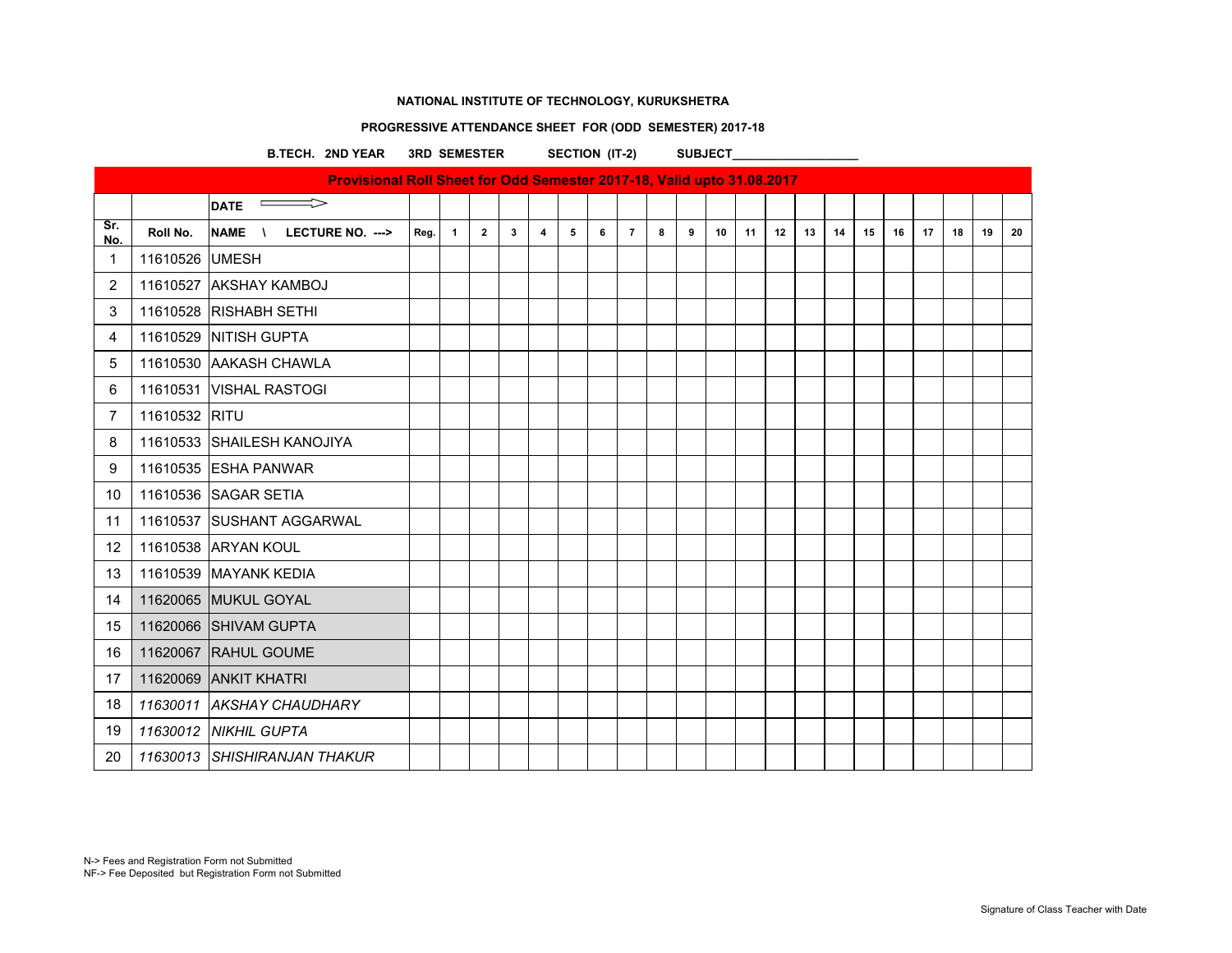### **PROGRESSIVE ATTENDANCE SHEET FOR (ODD SEMESTER) 2017-18**

B.TECH. 2ND YEAR 3RD SEMESTER SECTION (IT-3) SUBJECT\_\_\_\_\_\_\_\_\_\_\_\_\_\_\_\_\_\_\_\_\_\_\_\_\_\_\_\_

| Provisional Roll Sheet for Odd Semester 2017-18, Valid upto 31.08.2017 |                 |                               |      |              |                |              |                |   |   |                |   |   |    |    |    |    |    |    |    |    |    |    |    |
|------------------------------------------------------------------------|-----------------|-------------------------------|------|--------------|----------------|--------------|----------------|---|---|----------------|---|---|----|----|----|----|----|----|----|----|----|----|----|
|                                                                        |                 | $\overline{\phantom{0}}$ DATE |      |              |                |              |                |   |   |                |   |   |    |    |    |    |    |    |    |    |    |    |    |
| Sr.<br>No.                                                             | Roll No.        | NAME \<br>LECTURE NO. --->    | Reg. | $\mathbf{1}$ | $\overline{2}$ | $\mathbf{3}$ | $\overline{4}$ | 5 | 6 | $\overline{7}$ | 8 | 9 | 10 | 11 | 12 | 13 | 14 | 15 | 16 | 17 | 18 | 19 | 20 |
| $\mathbf{1}$                                                           |                 | 11610540 ANKUR SAINI          |      |              |                |              |                |   |   |                |   |   |    |    |    |    |    |    |    |    |    |    |    |
| $\overline{2}$                                                         |                 | 11610541 PANKAJ CHAUHAN       |      |              |                |              |                |   |   |                |   |   |    |    |    |    |    |    |    |    |    |    |    |
| 3                                                                      | 11610542 VARUN  |                               |      |              |                |              |                |   |   |                |   |   |    |    |    |    |    |    |    |    |    |    |    |
| 4                                                                      |                 | 11610543 MEHAK MIGLANI        |      |              |                |              |                |   |   |                |   |   |    |    |    |    |    |    |    |    |    |    |    |
| 5                                                                      | 11610544 MOHIT  |                               |      |              |                |              |                |   |   |                |   |   |    |    |    |    |    |    |    |    |    |    |    |
| 6                                                                      |                 | 11610545 ROHAN DAHIYA         |      |              |                |              |                |   |   |                |   |   |    |    |    |    |    |    |    |    |    |    |    |
| $\overline{7}$                                                         |                 | 11610546 GARIMA YADAV         |      |              |                |              |                |   |   |                |   |   |    |    |    |    |    |    |    |    |    |    |    |
| 8                                                                      |                 | 11610547 PRAKHAR MAHESHWARI   |      |              |                |              |                |   |   |                |   |   |    |    |    |    |    |    |    |    |    |    |    |
| 9                                                                      |                 | 11610548 YASH KUMAR SHUKLA    |      |              |                |              |                |   |   |                |   |   |    |    |    |    |    |    |    |    |    |    |    |
| 10                                                                     |                 | 11610549 MISHIKA HALDER       |      |              |                |              |                |   |   |                |   |   |    |    |    |    |    |    |    |    |    |    |    |
| 11                                                                     |                 | 11610550 GAURAV ARORA         |      |              |                |              |                |   |   |                |   |   |    |    |    |    |    |    |    |    |    |    |    |
| 12                                                                     | 11610551 SANYAM |                               |      |              |                |              |                |   |   |                |   |   |    |    |    |    |    |    |    |    |    |    |    |
| 13                                                                     | 11610552 KANAK  |                               |      |              |                |              |                |   |   |                |   |   |    |    |    |    |    |    |    |    |    |    |    |
| 14                                                                     | 11610553 MOHIT  |                               |      |              |                |              |                |   |   |                |   |   |    |    |    |    |    |    |    |    |    |    |    |
| 15                                                                     | 11610554 PRIYA  |                               |      |              |                |              |                |   |   |                |   |   |    |    |    |    |    |    |    |    |    |    |    |
| 16                                                                     |                 | 11620071 DEEPAK KUMAR YADAV   |      |              |                |              |                |   |   |                |   |   |    |    |    |    |    |    |    |    |    |    |    |
| 17                                                                     |                 | 11620072 GAURAV KARANWAL      |      |              |                |              |                |   |   |                |   |   |    |    |    |    |    |    |    |    |    |    |    |
| 18                                                                     |                 | 11620073 PRADEEP DOHARE       |      |              |                |              |                |   |   |                |   |   |    |    |    |    |    |    |    |    |    |    |    |
| 19                                                                     |                 | 11630009 TEJAS RAJAN          |      |              |                |              |                |   |   |                |   |   |    |    |    |    |    |    |    |    |    |    |    |
| 20                                                                     |                 | 11630010 SALONI JAISWAL       |      |              |                |              |                |   |   |                |   |   |    |    |    |    |    |    |    |    |    |    |    |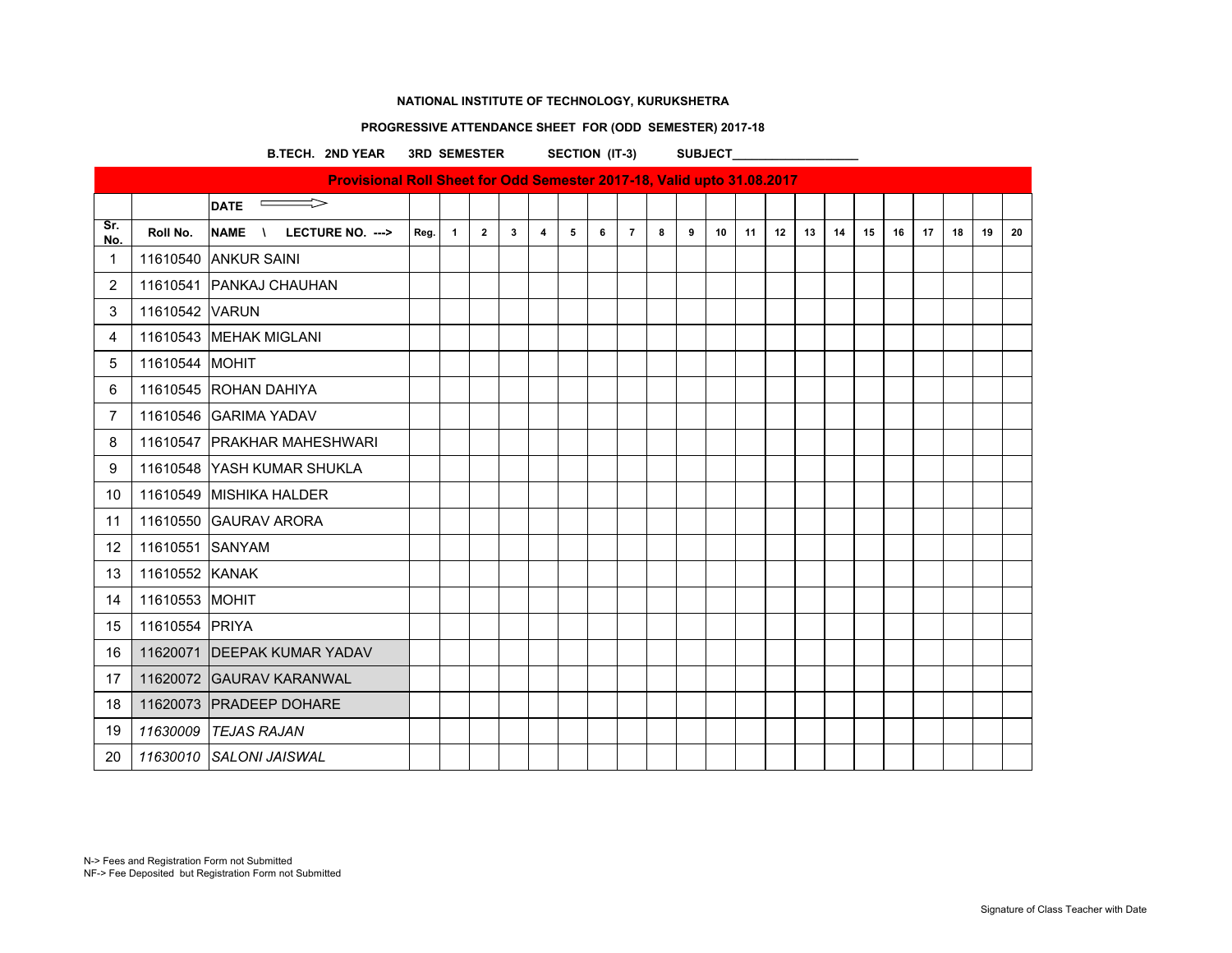### **PROGRESSIVE ATTENDANCE SHEET FOR (ODD SEMESTER) 2017-18**

B.TECH. 2ND YEAR 3RD SEMESTER SECTION (IT-4) SUBJECT\_\_\_\_\_\_\_\_\_\_\_\_\_\_\_\_\_\_\_\_\_\_\_\_\_\_\_\_

| Provisional Roll Sheet for Odd Semester 2017-18, Valid upto 31.08.2017 |          |                                              |      |                |              |   |                         |   |   |                |   |   |    |    |    |    |    |    |    |    |    |    |    |
|------------------------------------------------------------------------|----------|----------------------------------------------|------|----------------|--------------|---|-------------------------|---|---|----------------|---|---|----|----|----|----|----|----|----|----|----|----|----|
|                                                                        |          | $\Rightarrow$<br>$\equiv$<br><b>DATE</b>     |      |                |              |   |                         |   |   |                |   |   |    |    |    |    |    |    |    |    |    |    |    |
| Sr.<br>No.                                                             | Roll No. | <b>NAME</b><br>LECTURE NO. ---><br>$\lambda$ | Reg. | $\overline{1}$ | $\mathbf{2}$ | 3 | $\overline{\mathbf{4}}$ | 5 | 6 | $\overline{7}$ | 8 | 9 | 10 | 11 | 12 | 13 | 14 | 15 | 16 | 17 | 18 | 19 | 20 |
| 1                                                                      |          | 11610555 ARATI KUMARI                        |      |                |              |   |                         |   |   |                |   |   |    |    |    |    |    |    |    |    |    |    |    |
| $\overline{2}$                                                         |          | 11610556 VIKAS CHAHAL                        |      |                |              |   |                         |   |   |                |   |   |    |    |    |    |    |    |    |    |    |    |    |
| 3                                                                      |          | 11610557 APOORV JOSHI                        |      |                |              |   |                         |   |   |                |   |   |    |    |    |    |    |    |    |    |    |    |    |
| 4                                                                      |          | 11610558 KHUSHI GOEL                         |      |                |              |   |                         |   |   |                |   |   |    |    |    |    |    |    |    |    |    |    |    |
| 5                                                                      | 11610559 | <b>GINNI GARG</b>                            |      |                |              |   |                         |   |   |                |   |   |    |    |    |    |    |    |    |    |    |    |    |
| 6                                                                      |          | 11610560 AJAY THAKRAN                        |      |                |              |   |                         |   |   |                |   |   |    |    |    |    |    |    |    |    |    |    |    |
| $\overline{7}$                                                         |          | 11610561 YUKTA KUSHWAHA                      |      |                |              |   |                         |   |   |                |   |   |    |    |    |    |    |    |    |    |    |    |    |
| 8                                                                      |          | 11610562 PRIYANKA GANDER                     |      |                |              |   |                         |   |   |                |   |   |    |    |    |    |    |    |    |    |    |    |    |
| 9                                                                      |          | 11610563 AZAD PASAWAN                        |      |                |              |   |                         |   |   |                |   |   |    |    |    |    |    |    |    |    |    |    |    |
| 10                                                                     |          | 11610564 PULKIT MAHAJAN                      |      |                |              |   |                         |   |   |                |   |   |    |    |    |    |    |    |    |    |    |    |    |
| 11                                                                     |          | 11610565 GAURAV KUMAR GHILDIYAL              |      |                |              |   |                         |   |   |                |   |   |    |    |    |    |    |    |    |    |    |    |    |
| 12                                                                     |          | 11610566 AKSHAY AGARWAL                      |      |                |              |   |                         |   |   |                |   |   |    |    |    |    |    |    |    |    |    |    |    |
| 13                                                                     |          | 11610567 PRANJLI SINGHAL                     |      |                |              |   |                         |   |   |                |   |   |    |    |    |    |    |    |    |    |    |    |    |
| 14                                                                     |          | 11610568 ATUL ANAND                          |      |                |              |   |                         |   |   |                |   |   |    |    |    |    |    |    |    |    |    |    |    |
| 15                                                                     |          | 11610569 HARSHIT BHAGAT                      |      |                |              |   |                         |   |   |                |   |   |    |    |    |    |    |    |    |    |    |    |    |
| 16                                                                     |          | 11610570 ANURAG GUPTA                        |      |                |              |   |                         |   |   |                |   |   |    |    |    |    |    |    |    |    |    |    |    |
| 17                                                                     |          | 11620074 AMAN BIRLA                          |      |                |              |   |                         |   |   |                |   |   |    |    |    |    |    |    |    |    |    |    |    |
| 18                                                                     |          | 11620075 ANUJ SHARMA                         |      |                |              |   |                         |   |   |                |   |   |    |    |    |    |    |    |    |    |    |    |    |
| 19                                                                     |          | 11620076 MOHIT KUMAR GUPTA                   |      |                |              |   |                         |   |   |                |   |   |    |    |    |    |    |    |    |    |    |    |    |
| 20                                                                     |          | 11620077 SIMRAN KUMAWAT                      |      |                |              |   |                         |   |   |                |   |   |    |    |    |    |    |    |    |    |    |    |    |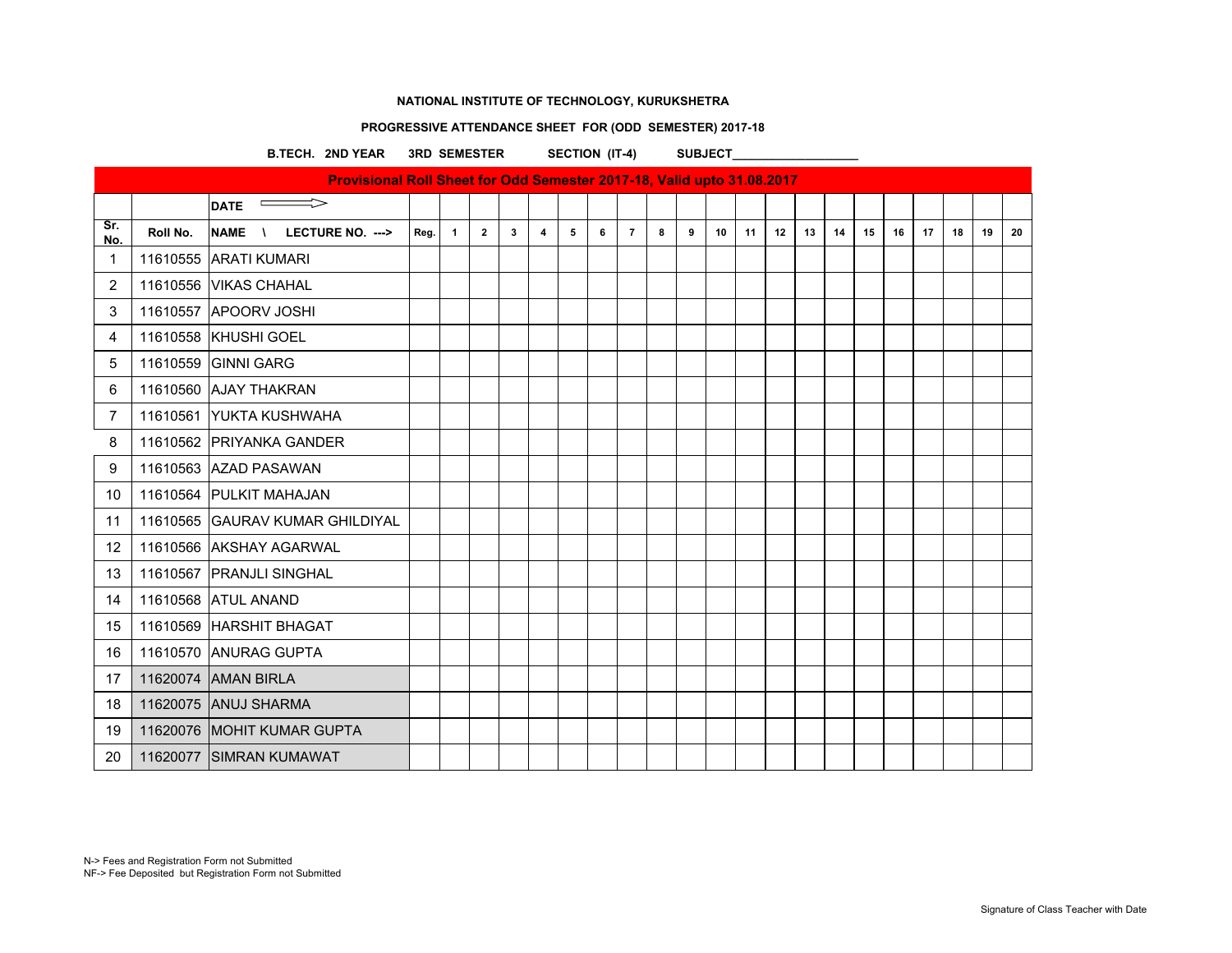|                   | SECTION (IT-5)<br><b>3RD SEMESTER</b><br><b>B.TECH. 2ND YEAR</b> |                                                                        |      |              |                |   |                         |   |   |                | <b>SUBJECT</b> |   |    |    |    |    |    |    |    |    |    |    |    |
|-------------------|------------------------------------------------------------------|------------------------------------------------------------------------|------|--------------|----------------|---|-------------------------|---|---|----------------|----------------|---|----|----|----|----|----|----|----|----|----|----|----|
|                   |                                                                  | Provisional Roll Sheet for Odd Semester 2017-18, Valid upto 31.08.2017 |      |              |                |   |                         |   |   |                |                |   |    |    |    |    |    |    |    |    |    |    |    |
|                   |                                                                  | $\overline{\text{PATE}}$                                               |      |              |                |   |                         |   |   |                |                |   |    |    |    |    |    |    |    |    |    |    |    |
| Sr.<br>No.        | Roll No.                                                         | NAME \<br>LECTURE NO. --->                                             | Reg. | $\mathbf{1}$ | $\overline{2}$ | 3 | $\overline{\mathbf{4}}$ | 5 | 6 | $\overline{7}$ | 8              | 9 | 10 | 11 | 12 | 13 | 14 | 15 | 16 | 17 | 18 | 19 | 20 |
| $\mathbf{1}$      |                                                                  | 11610571 AYUSH RAJ                                                     |      |              |                |   |                         |   |   |                |                |   |    |    |    |    |    |    |    |    |    |    |    |
| $\overline{2}$    |                                                                  | 11610572 SHALINI KUMARI                                                |      |              |                |   |                         |   |   |                |                |   |    |    |    |    |    |    |    |    |    |    |    |
| 3                 |                                                                  | 11610573 PRACHI RAGHAV                                                 |      |              |                |   |                         |   |   |                |                |   |    |    |    |    |    |    |    |    |    |    |    |
| 4                 |                                                                  | 11610574 RAHUL KUMAR                                                   |      |              |                |   |                         |   |   |                |                |   |    |    |    |    |    |    |    |    |    |    |    |
| 5                 |                                                                  | 11610575 RANJEET KUMAR                                                 |      |              |                |   |                         |   |   |                |                |   |    |    |    |    |    |    |    |    |    |    |    |
| 6                 |                                                                  | 11610576 JARPULA ANIL                                                  |      |              |                |   |                         |   |   |                |                |   |    |    |    |    |    |    |    |    |    |    |    |
| 7                 |                                                                  | 11610577 CHAKRAPANI GAUTAM                                             |      |              |                |   |                         |   |   |                |                |   |    |    |    |    |    |    |    |    |    |    |    |
| 8                 |                                                                  | 11610579 PRIYANSH AGRAWAL                                              |      |              |                |   |                         |   |   |                |                |   |    |    |    |    |    |    |    |    |    |    |    |
| 9                 |                                                                  | 11610580 J VENKAT ABHILASH                                             |      |              |                |   |                         |   |   |                |                |   |    |    |    |    |    |    |    |    |    |    |    |
| 10                |                                                                  | 11610581 RAMKISHOR KUMAR                                               |      |              |                |   |                         |   |   |                |                |   |    |    |    |    |    |    |    |    |    |    |    |
| 11                |                                                                  | 11610582 AJEET KUMAR                                                   |      |              |                |   |                         |   |   |                |                |   |    |    |    |    |    |    |    |    |    |    |    |
| $12 \overline{ }$ |                                                                  | 11610584 ROSHNI KUMARI                                                 |      |              |                |   |                         |   |   |                |                |   |    |    |    |    |    |    |    |    |    |    |    |
| 13                | 11610585 ARUN                                                    |                                                                        |      |              |                |   |                         |   |   |                |                |   |    |    |    |    |    |    |    |    |    |    |    |
| 14                |                                                                  | 11610586 ISHITA PANDEY                                                 |      |              |                |   |                         |   |   |                |                |   |    |    |    |    |    |    |    |    |    |    |    |
| 15                |                                                                  | 11620078 BHARTI GOYAL                                                  |      |              |                |   |                         |   |   |                |                |   |    |    |    |    |    |    |    |    |    |    |    |
| 16                |                                                                  | 11620079 RITIK CHAK                                                    |      |              |                |   |                         |   |   |                |                |   |    |    |    |    |    |    |    |    |    |    |    |
| 17                |                                                                  | 11620080 SHIVENDRA PANDEY                                              |      |              |                |   |                         |   |   |                |                |   |    |    |    |    |    |    |    |    |    |    |    |
| 18                |                                                                  | 11620081 PRANJAL VERMA                                                 |      |              |                |   |                         |   |   |                |                |   |    |    |    |    |    |    |    |    |    |    |    |
| 19                |                                                                  |                                                                        |      |              |                |   |                         |   |   |                |                |   |    |    |    |    |    |    |    |    |    |    |    |

# **PROGRESSIVE ATTENDANCE SHEET FOR (ODD SEMESTER) 2017-18**